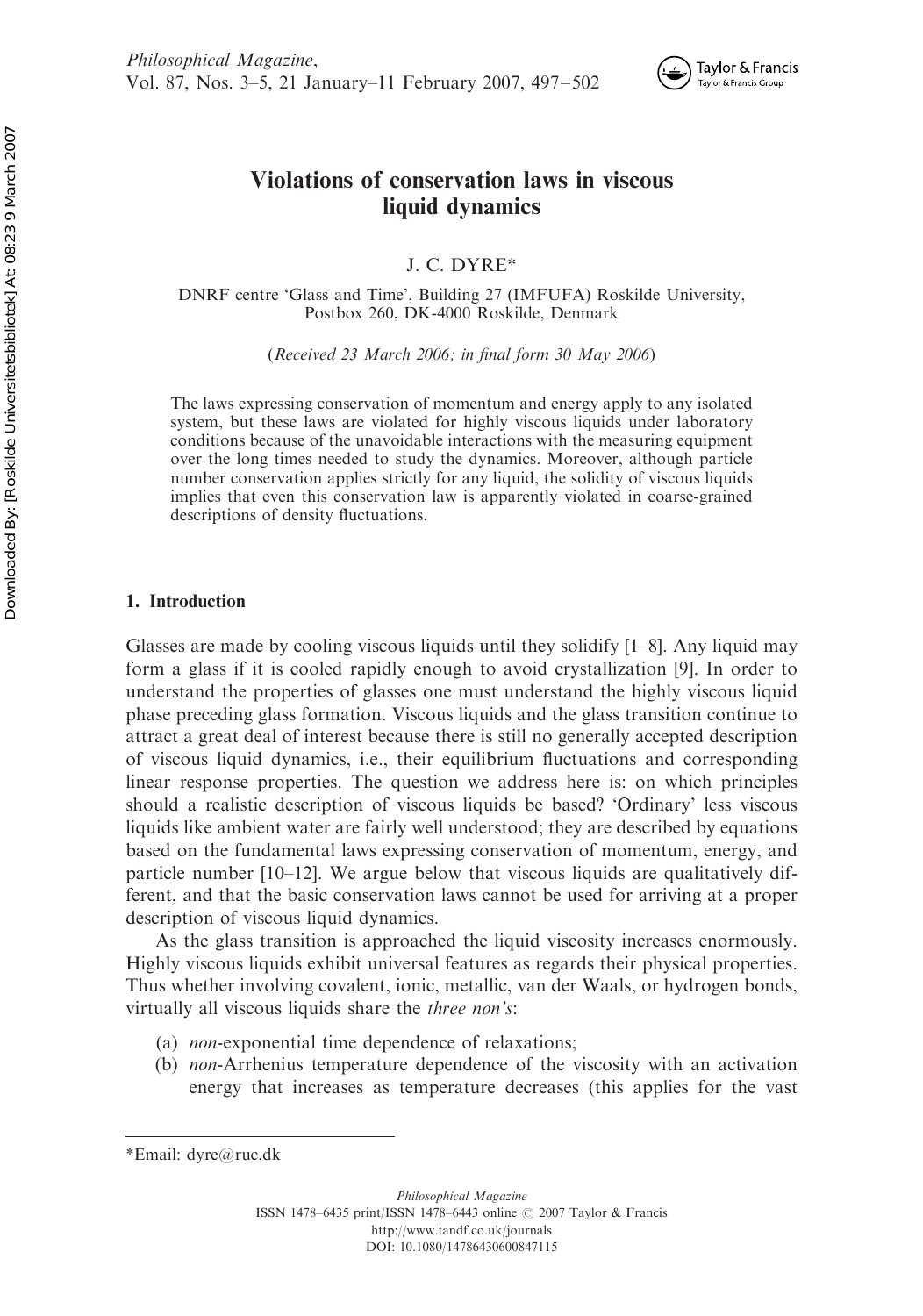majority of viscous liquids – exceptions are, e.g., pure silica which is virtually Arrhenius);

(c) nonlinearity of relaxations following even relatively small temperature jumps (eg.  $1\%$ ).

The last point is perhaps least puzzling given the fact that nonlinearity in most models follows directly from the dramatic temperature dependence of the viscosity, but the first two non's are crucial characteristics of viscous liquids.

The most sophisticated and theoretically well-based theory for viscous liquid dynamics is the mode-coupling theory [13, 14]. After a series of approximations starting from Newton's second law, mode-coupling theory ends up with a selfconsistent, nonlinear equation for the time dependence of the density autocorrelation function. The strength of the theory is evidenced by the fact that it uniquely predicts the dynamics from the static structure factor and a few other static equilibrium averages. Comparisons to computer simulations and to experiments on moderately viscous liquids generally favour mode-coupling theory. Nevertheless, it seems that mode-coupling theory is unable to predict the properties of the highly viscous liquid phase preceding conventional glass formation. As argued below, mode-coupling theory's starting point of the momentum, energy and particle conservation laws does not apply for highly viscous liquids under realistic conditions. This may explain why the theory apparently only works for the less-viscous phase.

A liquid is characterized by several diffusion constants. Of primary interest here is the single-particle diffusion constant  $D_s$ , which determines the mean-square displacement at long times via  $\langle \Delta x^2(t) \rangle = 2D_s t$ , and the transverse momentum diffusion constant: the kinematic viscosity  $\nu$  of the Navier–Stokes equation. For 'ordinary' liquids like ambient water – with viscosity in the  $10^{-3}$  Pa s range – these diffusion constants typically have values within one or two orders of magnitude of  $10^{-7}$  m<sup>2</sup> s<sup>-1</sup>. This is easily understood from elementary kinetic theory, according to which the diffusion constant is of order the mean-free path squared divided by the mean time between collisions of the diffusing entity. Rough estimates of these quantities are 1 angstrom and 0.1 picosecond, respectively, resulting in the value  $10^{-7} \text{ m}^2 \text{s}^{-1}$ .

For liquids approaching the glass transition the diffusion constants decouple. The single-particle diffusion constant decreases, whereas the kinematic diffusion constant increases. Just above the glass transition the viscosity is typically of order  $10^{12}$  Pa s, which is a factor  $10^{15}$  larger than for 'ordinary' liquids. Thus if the single-particle diffusion constant is taken to be inversely proportional to the viscosity as predicted by the Debye–Stokes–Einstein equation,† the ratio  $\lambda = D_s/v$  decreases from roughly 1 to roughly  $10^{-30}$  close to the glass transition. Such small dimensionless numbers are highly unusual in condensed matter physics. The small magnitude of  $\lambda$  strongly suggests that there is a qualitative change of behaviour going from 'ordinary' to extremely viscous liquids.

yThe Debye–Stokes–Einstein relation does not always apply, but the occasional 1–3 order of magnitude deviations do not affect the argument presented here. See, e.g. [15–18].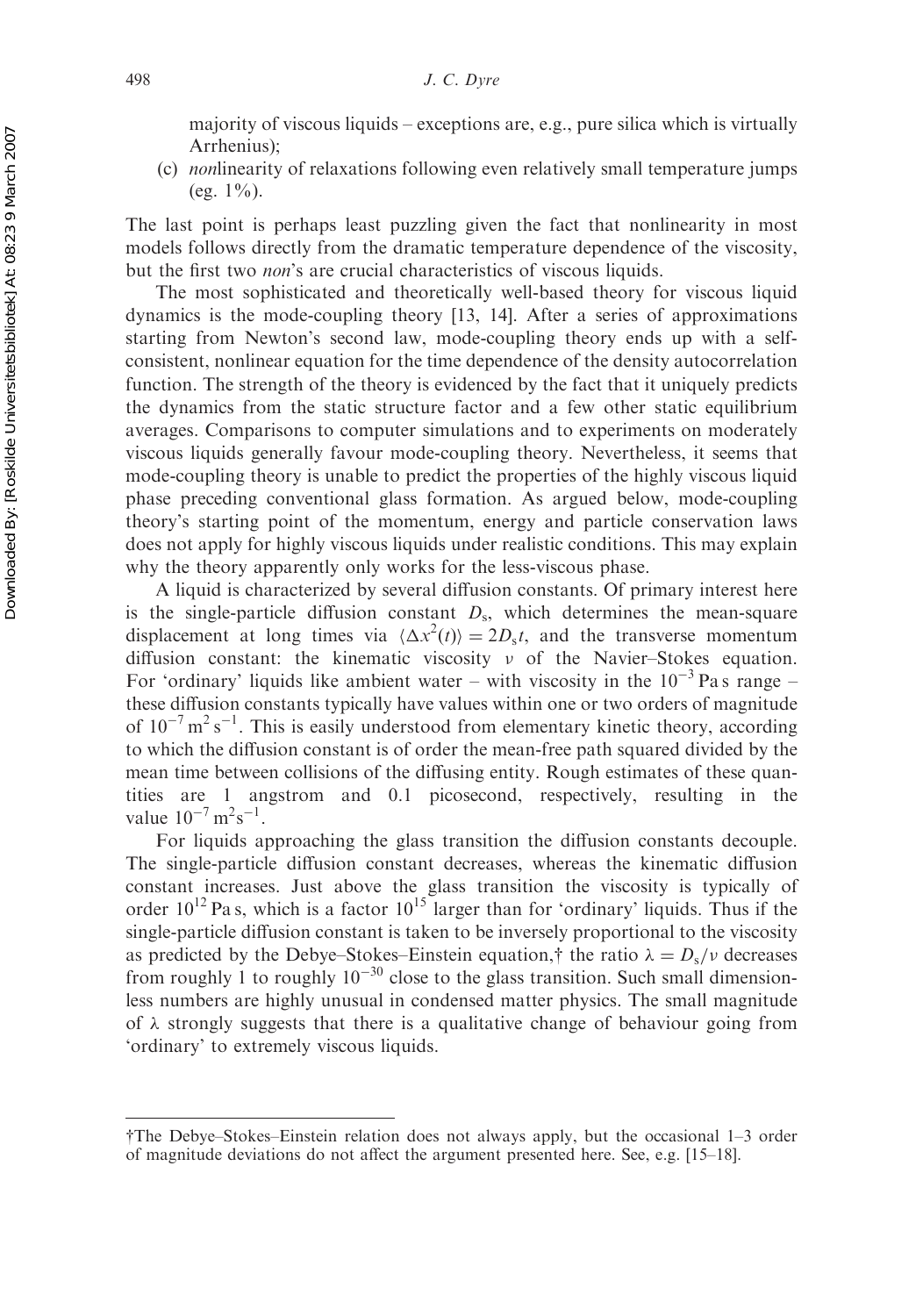The question is how this qualitative change manifests itself. The Navier–Stokes equation most likely still applies for extremely viscous liquids, although this remains to be proven experimentally. The extremely high viscosity, however, itself hints at new and different physics of viscous liquids compared to 'ordinary' liquids: As an example, if the viscosity is  $10^{10}$  Pas and the density is  $10^3$  kg m<sup>-3</sup>, the dynamic viscosity is  $10^7 \text{m}^2 \text{s}^{-1}$ . Typical alpha relaxation times for this viscosity are of order seconds, which is thus the relevant time-scale for studying viscous liquid dynamics. In this case, transverse momentum diffuses more than one kilometre over the alpha relaxation time, so for typical laboratory sample sizes momentum has ample time to diffuse via the sample holder into and out of the liquid. This means that liquid momentum cannot be regarded as conserved and that consequently, descriptions based on momentum conservation are misleading [19–21].

To make these considerations more precise, note first that for any physical quantity  $\Lambda$  with zero mean, if square brackets denote an equilibrium average, at any given temperature we can define a characteristic time  $\tau_A$  by

$$
\tau_A = \frac{1}{\langle A^2 \rangle} \int_0^\infty \langle A(0)A(t) \rangle dt. \tag{1}
$$

This definition applies, e.g., for the liquid's total electrical dipole moment, its average shear stress, its volume, etc., but it also applies for the liquid's momentum and energy (all quantities are understood to have been subtracted their mean value). The momentum characteristic time,  $\tau_{\text{mom}}$ , is sample-size dependent, of course, varying as for any diffusion process with sample dimension L as  $\propto L^2$ . For an 'ordinary' liquid like ambient water,  $\tau_{\text{mom}}$  is much larger than the dipole characteristic time, which is in the picosecond range. Thus for calculating the frequency-dependent dielectric constant via the Kubo formula involving the dipole autocorrelation function, because it almost doesn't change over the physically relevant time, momentum may be regarded as constant and conserved. The situation is the opposite for viscous liquids. Taking the above example of a liquid with alpha relaxation time of one second, the momentum characteristic time is much smaller here than the dipole characteristic time. Consequently, momentum may not be regarded as conserved over the time span relevant for calculating the frequency-dependent dielectric constant. In other words, just as there are adiabatic and isothermal static linear responses, there are also two kinds of frequencydependent linear response functions: those that refer to a system with constant momentum ('adiabatic' type linear response functions), and those that refer to a system which continuously exchanges momentum with its surroundings. The latter are relevant for viscous liquids, but few other places. It is possible that these two response functions turn out to be identical in some cases, but it is not obvious that this should be so, whereas it obviously is the case for less-viscous liquids.

The next variable to consider is energy. Heat conduction is notoriously slow and the heat diffusion constant is almost independent of the viscosity. Nevertheless, because a typical layer thickness in, e.g., dielectric relaxation measurements is 100 *m*m or smaller, when the alpha relaxation time becomes larger than one second, heat exchange to and from the measuring cell becomes unavoidable. Thus eventually, when the viscosity becomes sufficiently large,  $\tau_{en}$  becomes smaller than the liquid's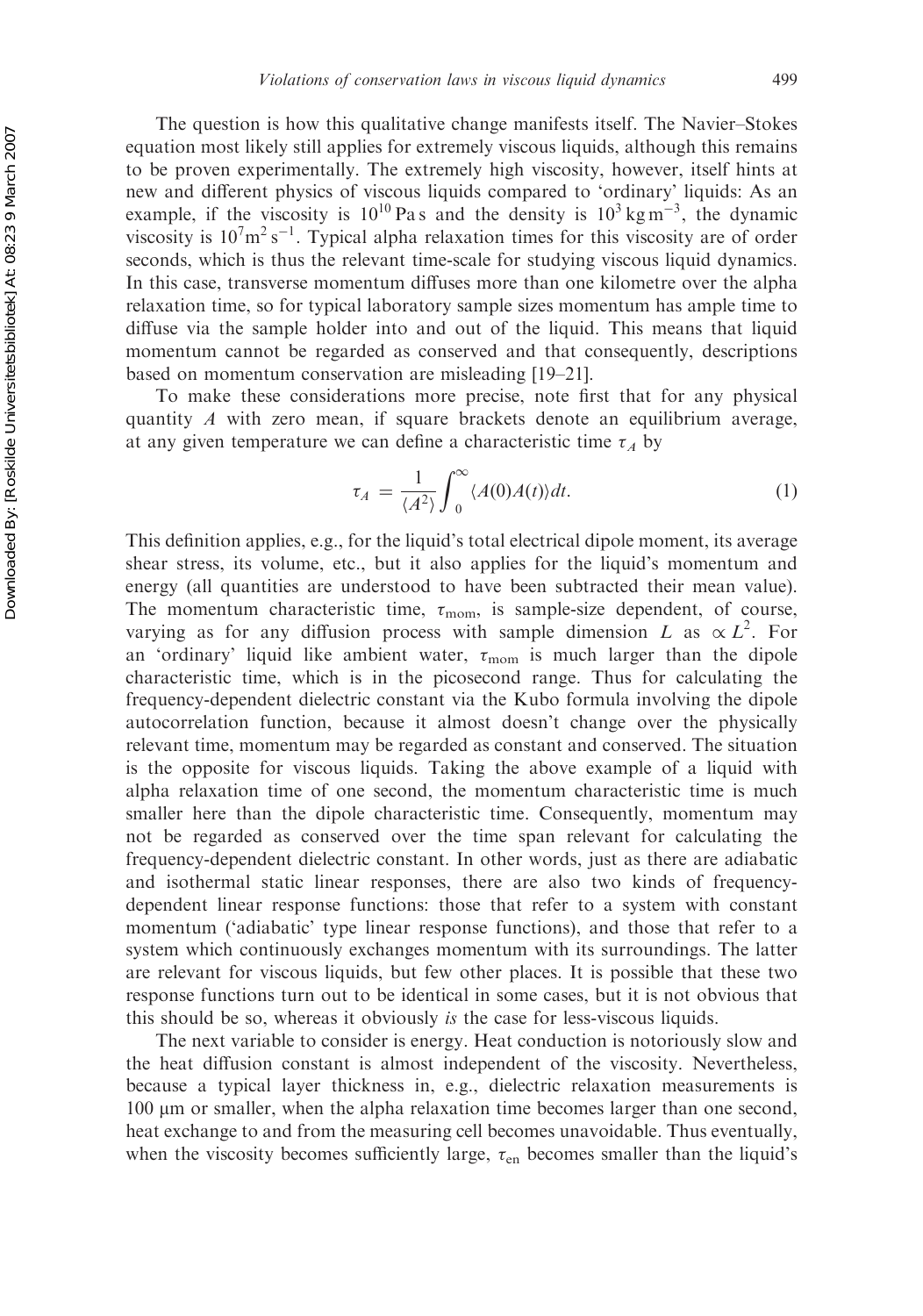alpha relaxation time, and the situation is analogous to that of above momentum non-conservation: energy conservation is violated for viscous liquids under laboratory conditions, and descriptions based on energy conservation may lead to erroneous results.

We proceed to discuss density fluctuations. Molecules in an 'ordinary' liquid basically move by a superposition of Brownian and vibrational motions. In contrast, molecules in viscous liquids effectively move much more slowly because almost all motion goes into vibrations. These vibrations take place around the 'inherent states' introduced by Stillinger and Weber defined as the potential energy minima and their basins of attraction [22]. Only rarely does anything happen in the form of a so-called flow event, a sudden rearrangement of molecules. Flow events are rare simply because the energy barriers to be overcome are large compared to  $k_B T$ . This picture of viscous liquids goes back to Kauzmann, who in 1948 described flow events as 'jumps of molecular units of flow between different positions of equilibrium in the liquid's quasicrystalline lattice' [1]. Goldstein in 1969 first emphasized the importance of potential energy minima in configuration space and expressed the belief that 'the existence of potential energy barriers large compared to thermal energy are intrinsic to the occurrence of the glassy state, and dominate flow, at least at low temperatures' [23]. Since then, extensive computer simulations, have clearly confirmed this picture [24–27] (although it is still not possible to simulate the very high viscosities reached when the calorimetric glass transition is approached).

In between flow events a viscous liquid is indistinguishable from an amorphous solid; in fact any attempt to simulate a viscous liquid with viscosity close to the laboratory glass transition on present-day computers would show nothing but vibrating molecules. Based on this, it appears that a viscous liquid is more like a solid than like ordinary less-viscous liquids – albeit a solid that flows: $\dagger$ 

## Viscous liquid  $\cong$  Solid that flows.

The 'solidity' of viscous liquids [28] has an important consequence for the description of density fluctuations: The small molecular displacements in the surroundings of a flow event may be estimated by reference to solid-state elasticity theory. To leading order in  $r^{-1}$  the molecular displacement following a localized disturbance in an elastic solid varies as  $r^{-2}$  where r in the present case is the distance to the flow event [19, 29]. More precisely, if the flow event takes place at the orgin and the displacement vector is **u**, the leading order term is  $\mathbf{u} \propto \mathbf{r}/r^3$ . Like the Coulomb electrical field  $u(r)$  has zero divergence, implying that to leading order there are no long-ranged density changes induced by a flow event.

yPhenomenologically, one often defines a solid as a system which does not flow, implying that a 'solid' that 'flows' is a contradiction in terms. Whether a system flows or not, however, is a matter of time-scale; even a crystal flows at finite temperature. In a gravitational field, for instance, a vertically flat crystalline sample has lower free energy than, e.g., a cubic-shaped sample. Since any crystal in thermal equilibrium contains point defects, and since their movements are impeded only by finite energy barriers, 'flow' from the cubic-shaped sample to the flat is not only possible but bound to take place over sufficiently long time-scales.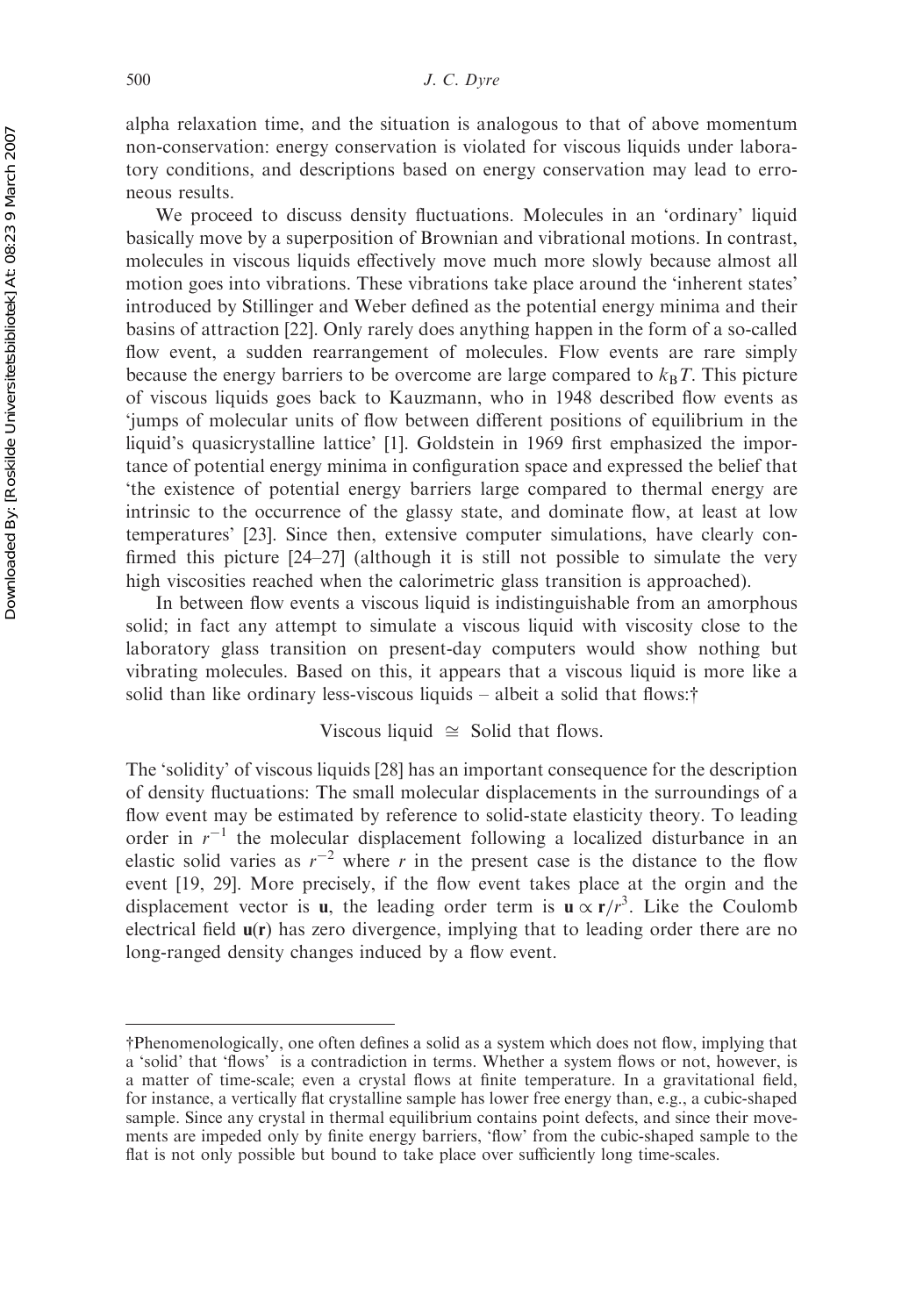Table 1. Basic conservation laws are violated in viscous liquids under realistic laboratory conditions: both momentum and energy are unavoidably exchanged with the measuring equipment over the relevant time-scale (the alpha relaxation time). Particle number is strictly conserved, of course, but nevertheless the solidity of viscous liquids implies that in a coarse-grained description density has the appearance of a nonconserved field variable.

|                              | 'Ordinary' liquids  | Viscous liquids         |
|------------------------------|---------------------|-------------------------|
| Relaxation time              | Picoseconds         | Seconds, years, $\dots$ |
| Momentum conservation        | Crucially important | Disobeyed               |
| Energy conservation          | Crucially important | Disobeyed               |
| Particle number conservation | Crucially important | Apparently disobeyed    |

In highly viscous liquids flow events may be regarded as instantaneous on the time-scale of the alpha relaxation process below the solidity length (introduced in [28]). Numbering the flow events consecutively after the time they take place,  $t_{\mu}$ , if  $\mathbf{r}_{\mu}$  is the centre of the  $\mu$ 'th flow event and  $b_{\mu}$  measures its intensity, the above considerations translate into the following expression for the time derivative of the density  $\rho(\mathbf{r}, t)$  in a coarse-grained description:

$$
\dot{\rho}(\mathbf{r},t) = \sum_{\mu} b_{\mu} \delta(\mathbf{r} - \mathbf{r}_{\mu}) \delta(t - t_{\mu}).
$$
\n(2)

This equation does not constitute a dynamic theory, because it contains no information about the correlations between different flow events. Nevertheless, it serves to emphasize that density in viscous liquids has the appearance of a nonconserved field variable: density can change at one point in space while not changing at any other point; thus if the individual molecular motions are not traced but only the coarse-grained density profile is monitored, it would appear that molecules have been created or annihilated. Another way of seeing that equation (2) corresponds to a non-conserved variable is that when it is transformed into k-space, this equation corresponds to decay rates that are k-independent [19–21] whereas conserved variables have decay rates proportional to  $k^2$ .

In conclusion, viscous liquids are qualitatively different from the less-viscous liquids studied in conventional liquid state theory (Table 1). A proper description of viscous liquid dynamics should take into account the fact that the fundamental conservation laws do not hold under laboratory conditions. Thus it appears that Newton's laws do not provide a useful starting point whereas, e.g., a stochastic description is more appropriate. The obvious choice here are Langevin equations for the relevant variables (density, dipole density, stress tensor, etc.) [21], or the equivalent description of the probability functional in terms of the corresponding Smoluchowski equations.

#### Acknowledgments

This work was supported by the Danish National Research Foundation's centre for viscous liquid dynamics 'Glass and Time'.